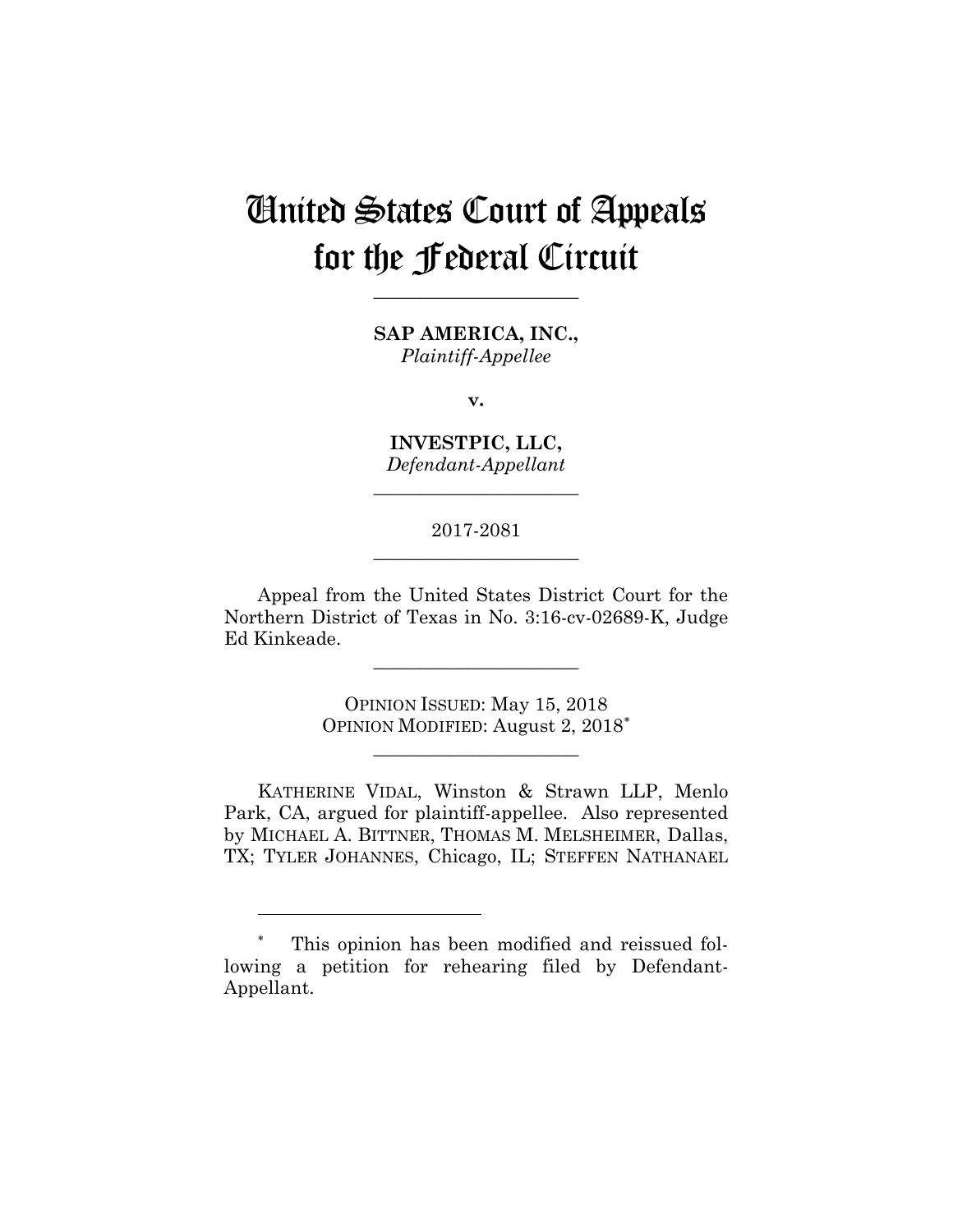JOHNSON, Washington, DC; JOHN D. VANDENBERG, Klarquist Sparkman, LLP, Portland, OR.

 CECIL E. KEY, DiMuroGinsberg PC – DGKeyIP Group, Tysons Corner, VA, argued for defendant-appellant. Also represented by TERESA MARIE SUMMERS; JAY P. KESAN, McLean, VA.

**\_\_\_\_\_\_\_\_\_\_\_\_\_\_\_\_\_\_\_\_\_\_** 

Before LOURIE, O'MALLEY, and TARANTO, *Circuit Judges.*

#### TARANTO, *Circuit Judge.*

InvestPic, LLC's U.S. Patent No. 6,349,291 describes and claims systems and methods for performing certain statistical analyses of investment information. We addressed this patent in *In re Varma*, 816 F.3d 1352 (Fed. Cir. 2016), where we construed key claim terms and partly reversed and partly vacated the Patent Trial and Appeal Board's cancellations of various claims in two reexamination proceedings involving issues of anticipation and obviousness under 35 U.S.C. §§ 102 and 103. The present appeal involves a declaratory judgment action filed in 2016 by SAP America, Inc., which alleges, among other things, that the claims of the '291 patent are invalid because their subject matter is ineligible for patenting under 35 U.S.C. § 101. When SAP moved for a judgment on the pleadings on that ground, the district court granted the motion, holding all claims ineligible under § 101 and hence invalid. *SAP Am., Inc. v. InvestPic, LLC*, 260 F. Supp. 3d 705, 718–19 (N.D. Tex. 2017).

We affirm. We may assume that the techniques claimed are "[g]roundbreaking, innovative, or even brilliant," but that is not enough for eligibility. *Ass'n for Molecular Pathology v. Myriad Genetics, Inc.*, 569 U.S. 576, 591 (2013); *accord buySAFE, Inc. v. Google, Inc.*, 765 F.3d 1350, 1352 (Fed. Cir. 2014). Nor is it enough for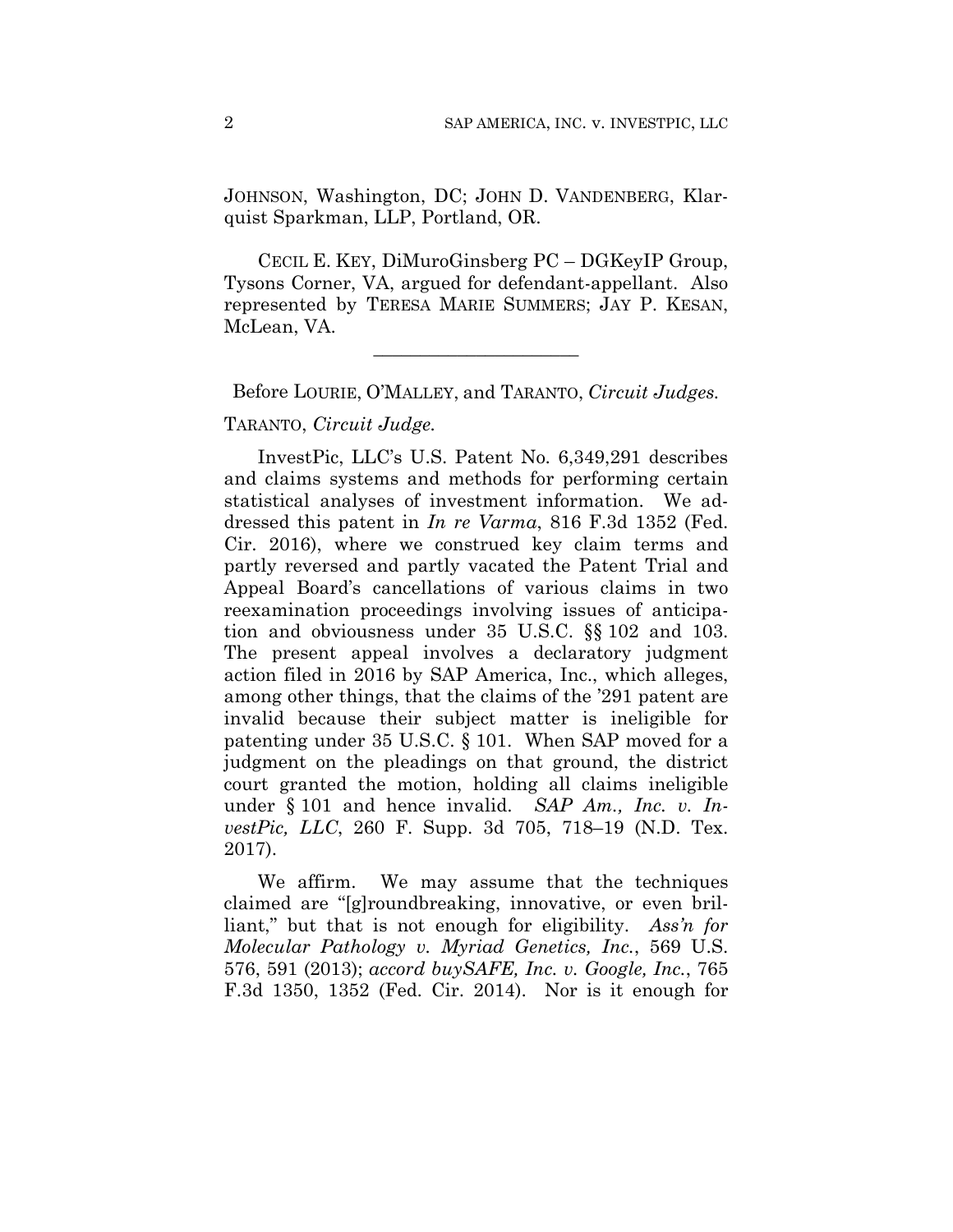subject-matter eligibility that claimed techniques be novel and nonobvious in light of prior art, passing muster under 35 U.S.C. §§ 102 and 103. *See Mayo Collaborative Servs. v. Prometheus Labs., Inc.*, 566 U.S. 66, 89–90 (2012); *Synopsys, Inc. v. Mentor Graphics Corp.*, 839 F.3d 1138, 1151 (Fed. Cir. 2016) ("[A] claim for a *new* abstract idea is still an abstract idea. The search for a § 101 inventive concept is thus distinct from demonstrating § 102 novelty."); *Intellectual Ventures I LLC v. Symantec Corp.*, 838 F.3d 1307, 1315 (Fed. Cir. 2016) (same for obviousness) (*Symantec*). The claims here are ineligible because their innovation is an innovation in ineligible subject matter. Their subject is nothing but a series of mathematical calculations based on selected information and the presentation of the results of those calculations (in the plot of a probability distribution function). No matter how much of an advance in the finance field the claims recite, the advance lies entirely in the realm of abstract ideas, with no plausibly alleged innovation in the nonabstract application realm. An advance of that nature is ineligible for patenting.

### I

#### A

Describing aspects of existing practices declared to be in need of improvement, the '291 patent states that "conventional financial information sites" on the World Wide Web "perform rudimentary statistical functions" that "are not useful to investors in forecasting the behavior of financial markets because they rely upon assumptions that the underlying probability distribution function ('PDF') for the financial data follows a normal or Gaussian distribution." '291 patent, col. 1, lines 24–36. That assumption, the patent says, "is generally false": "the PDF for financial market data is heavy tailed (i.e., the histograms of financial market data typically involve many outliers containing important information)," rather than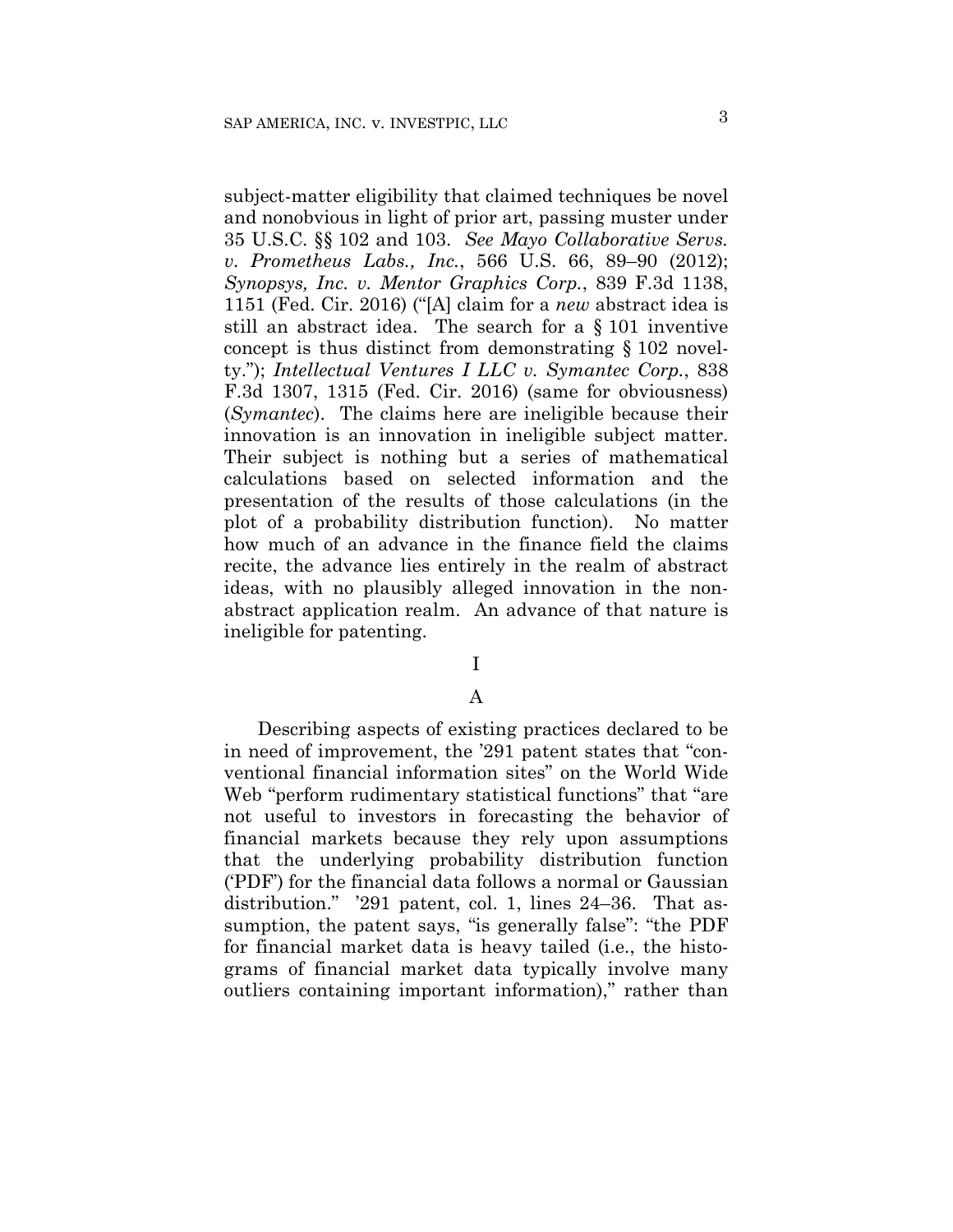symmetric like a normal distribution. *Id.*, col. 1, lines 36– 37, 41–44. Moreover, "statistical measures such as the standard deviation provide no meaningful insight into the distribution of financial data." *Id*., col. 1, lines 44–46. As a result, the patent asserts, conventional "analyses understate the true risk and overstate [the] potential rewards for an investment or trading strategy." *Id*., col. 1, lines 53–54.

To remedy those deficiencies, the patent proposes a technique that "utilizes resampled statistical methods for the analysis of financial data," which do not assume a normal probability distribution. *Id*., col. 1, line 65 through col. 2, line 3. One such method is a bootstrap method, which estimates the distribution of data in a pool (a sample space) by repeated sampling of the data in the pool. *Id*., col. 10, lines 20–38. A sample space in a bootstrap method can be defined by selecting a specific investment or a particular period of time. *Id*., col. 12, lines 62–66. Data samples are drawn from the sample space "with replacement": samples are drawn from the sample space and then returned to the pool before the next sample is drawn. *Id*., col. 10, lines 60–62, col. 11, lines 18–20. The patent also describes using a "bias parameter" to "specif[y] the degree of randomness in the resampling process." *Id*., col. 11, lines 55–58. In order to "perform a resampled statistical analysis," a client "may specify a number of parameters including an investment or investments (e.g., a portfolio) to be analyzed, a financial function, a sample size, a period, a type of plot and a bias parameter, which controls the randomness of the resampling process." *Id*., col. 2, lines 50–56.

As this case came to us from the district court, claims 1, 11, and 22 were the remaining independent claims of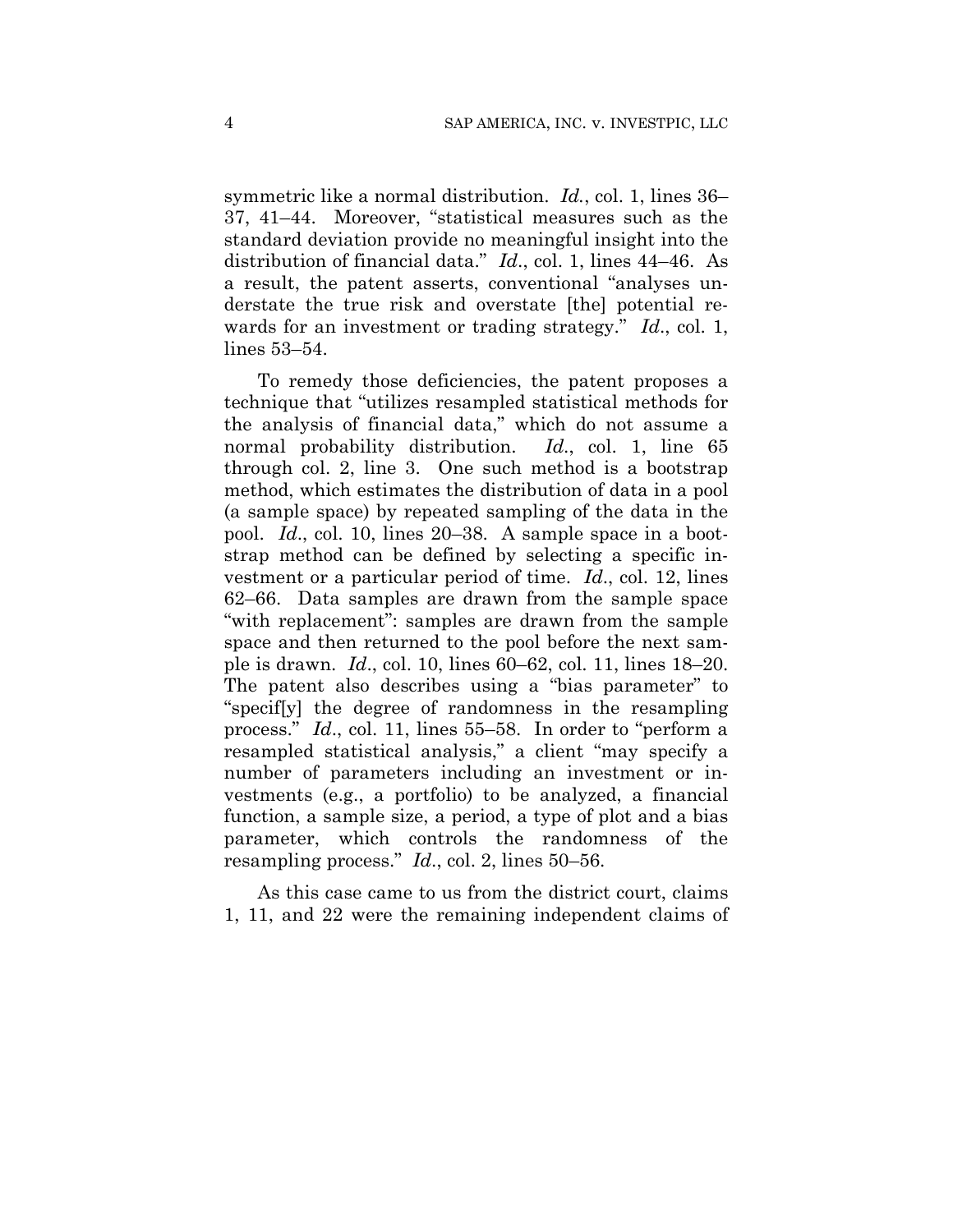1

the  $291$  patent.<sup>1</sup> Claims 1 and 11 are method claims. Claim 1 read as follows:

1. A method for calculating, analyzing and displaying investment data comprising the steps of:

(a) selecting a sample space, wherein the sample space includes at least one investment data sample;

<sup>1</sup> Several months after InvestPic filed its opening brief in this court, reexamination certificates issued that amended those and other claims, added new claims, and cancelled others. At least because some of the changes merely make dependent claims independent and other claims are unchanged, and because pre-change damages might be available for valid claims that remain sufficiently unaltered as a substantive matter, the validity issues before us (involving subject matter eligibility) are not moot. *See Lexington Luminance LLC v. Amazon.com Inc.*, 601 F. App'x 963, 967 n.1 (Fed. Cir. 2015). In its briefing to the panel, InvestPic argued neither that the issues were moot nor that the claims emerging from reexamination are valid even if the pre-reexamination claims are not. Indeed, InvestPic urged this court in its reply brief to address the claims as they emerged from reexamination. We do so, concluding that any remand for further consideration of the post-reexamination claims would be futile. The most that the reexamination changes do is to add details to the abstract ideas in the claims; they add nothing to the non-abstract elements of the claims, which remain wholly conventional computer and display devices. The reexamination changes therefore do not alter our invalidity analysis and conclusion, which we present largely using the claims addressed by the district court.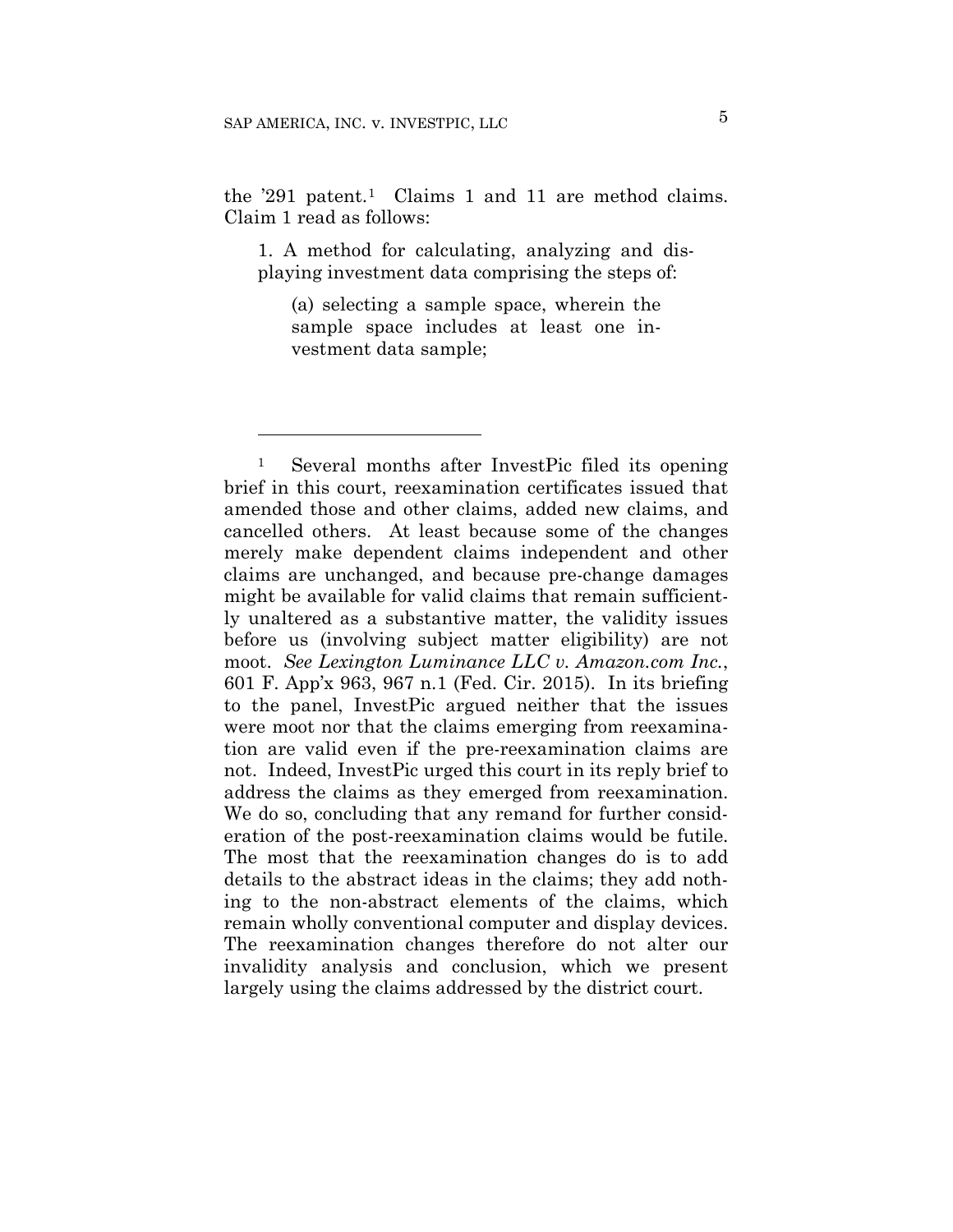(b) generating a distribution function using a re-sampled statistical method and a bias parameter, wherein the bias parameter determines a degree of randomness in a resampling process; and,

(c) generating a plot of the distribution function.

Id., col. 16, lines 35–43. Claim 11 stated the following:

11. A method for providing statistical analysis of investment data over an information network, comprising the steps of:

(a) storing investment data pertaining to at least one investment;

(b) receiving a statistical analysis request corresponding to a selected investment;

(c) receiving a bias parameter, wherein the bias parameter determines a degree of randomness in a resampling process; and,

(d) based upon investment data pertaining to the selected investment, performing a resampled statistical analysis to generate a resampled distribution.

*Id*., col. 17, lines 17–30.

Claim 22, a system claim, read as follows:

22. A system for providing statistical analysis of investment information over an information network comprising:

a financial data database for storing investment data;

a client database;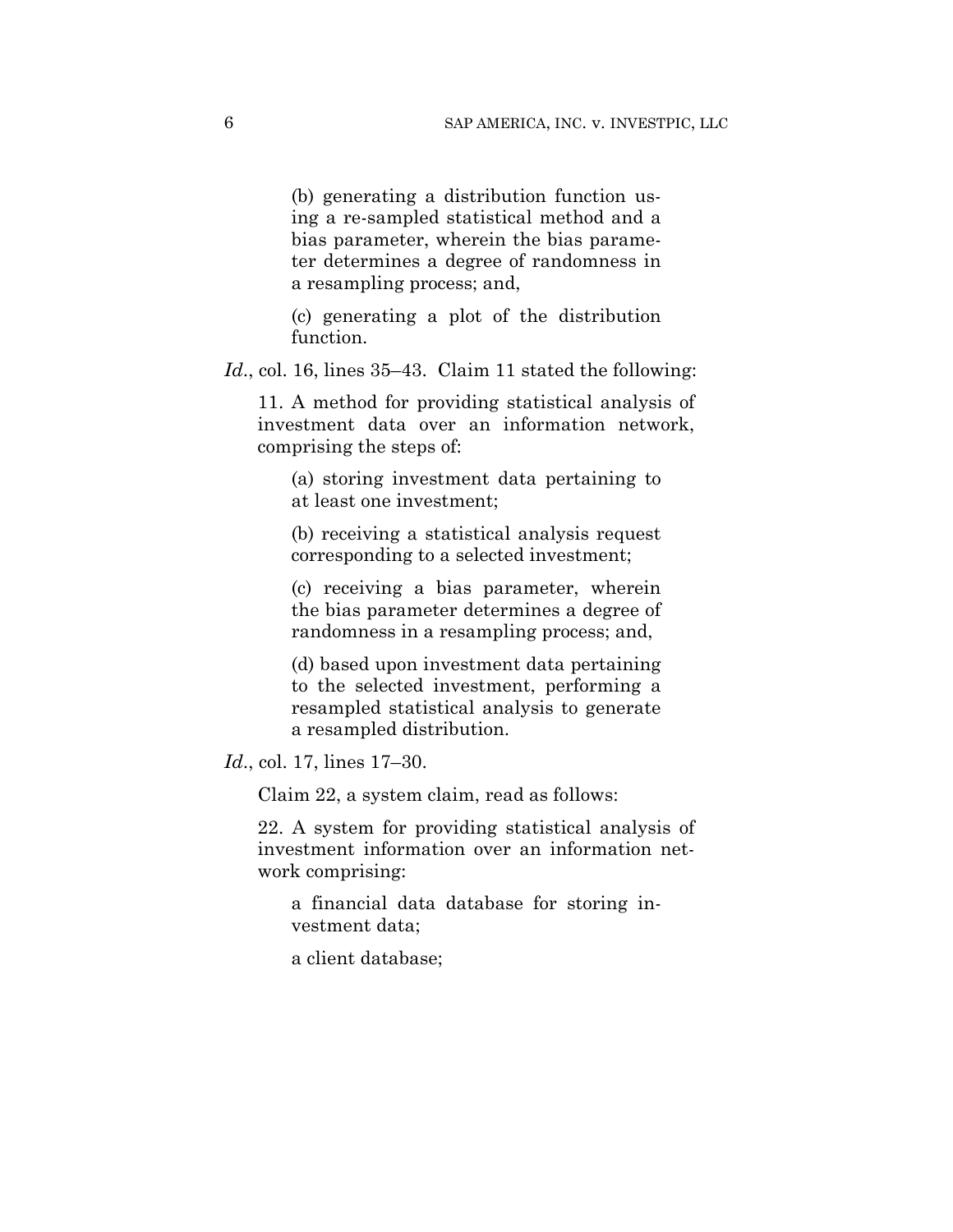a plurality of processors collectively arranged to perform a parallel processing computation, wherein the plurality of processors is adapted to:

receive a statistical analysis request corresponding to a selected investment;

based upon investment data pertaining to the selected investment, perform a resampled statistical analysis to generate a resampled distribution; and,

provide a report of the resampled distribution.

*Id.*, col. 18, lines 14–27.<sup>2</sup>

<u>.</u>

2 The changes on reexamination were as follows: The words "in sample selection" were added after "randomness" in each of claim 1 and claim 11. *See* J.A. 1827A. Claim 22 was changed to read:

A system for providing statistical analysis of investment information over an information network comprising:

a financial data database for storing investment data *corresponding to two or more selected investments, wherein the investment data comprises at least a first investment data value associated with a first investment and a second investment data value associated with a second investment;*

*a sample space that includes at least the first investment data value and the second investment data value, the sample space being determined based at least in part*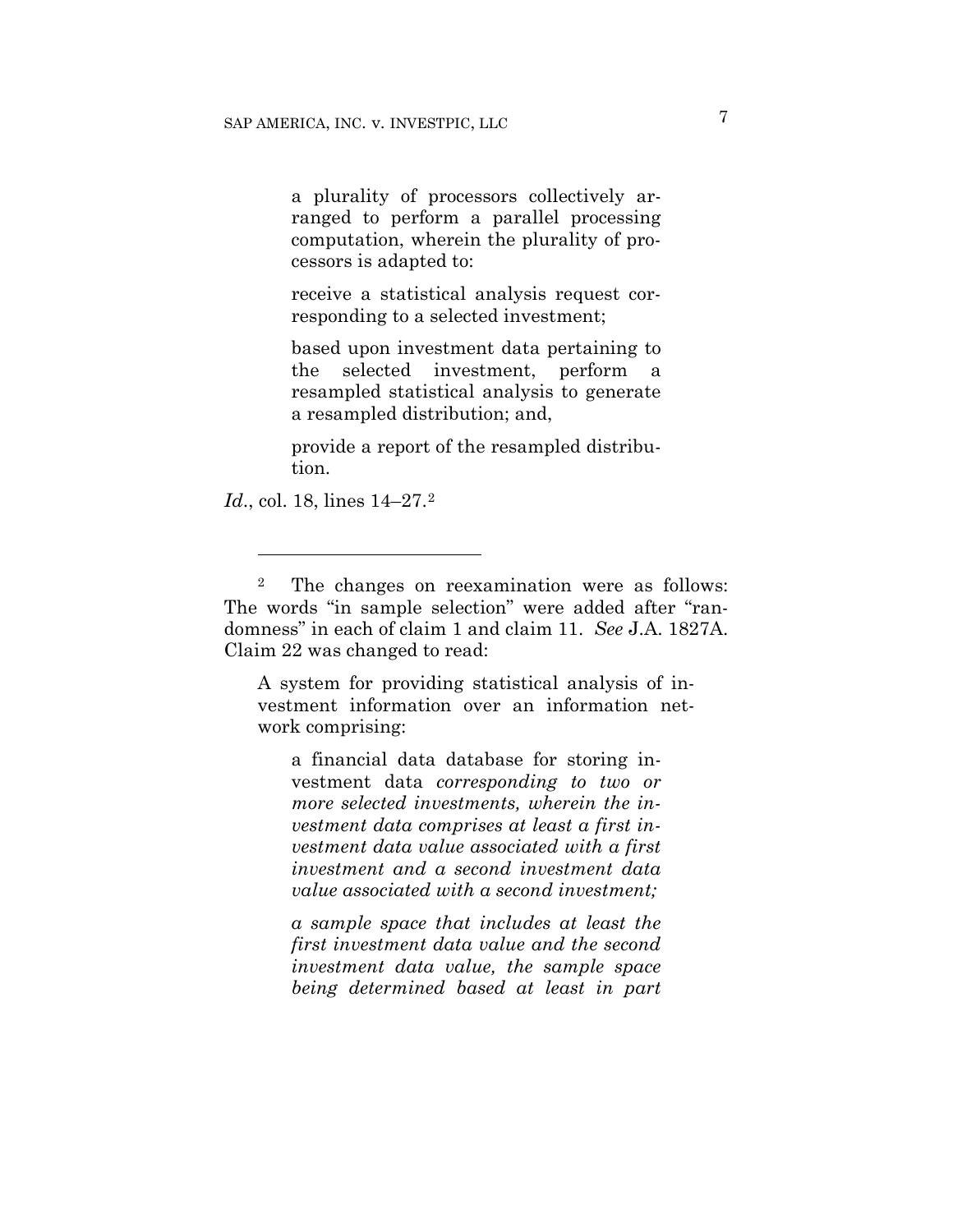*upon one statistical analysis user request to perform at least one statistical analysis that corresponds to the two or more selected investments;*

a client data base; and

a plurality of processors collectively arranged to perform a parallel processing computation, wherein the plurality of processors is adapted to:

receive [a] *the one* statistical analysis *user* request corresponding to [a] *the two or more* selected [investment] *investments*,

based upon *the one statistical analysis user request,* investment data *samples* pertaining to the *two or more* selected [investment] *investments drawn from the sample space, and at least one return object corresponding to each of the first and second investment data values,* perform a resampled statistical analysis *that preserves a temporal correlation between the two or more selected investments* to generate a resampled distribution; and

provide a report of the resampled distribution.

J.A. 1837 (italics show additions; brackets show deletions).

l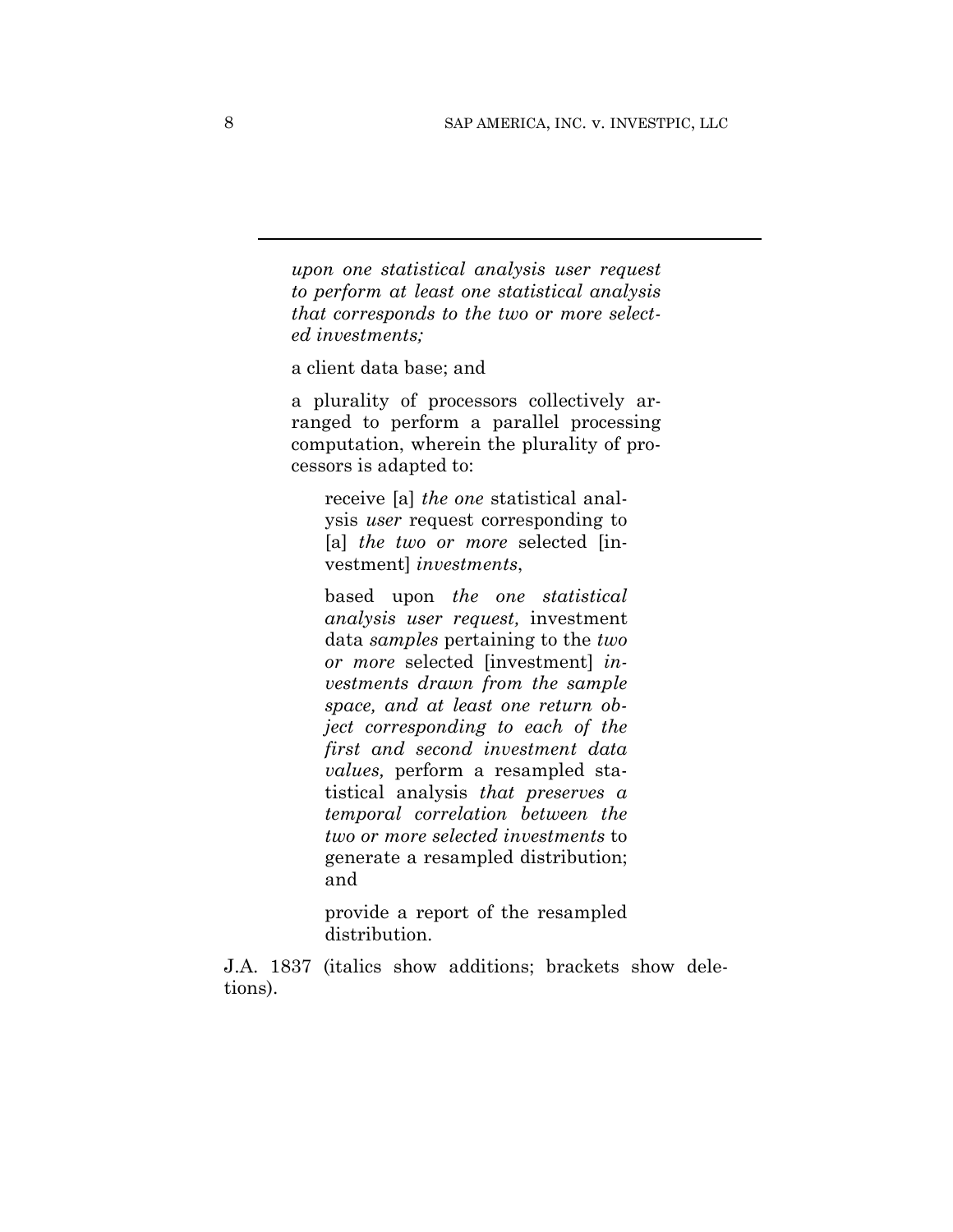$\overline{a}$ 

In May 2017, the district court granted SAP's motion for judgment on the pleadings. *SAP*, 260 F. Supp. 3d at 718–19. The court concluded that the claims of the '291 patent are directed to "performing statistical analysis," specified using words in the claims and using more technical, mathematical notation in the written description. *Id*. at 711.Because mathematical calculations and formulas are not patent eligible, the court concluded, all of the claims of the '291 patent, including the dependent claims (which contain more specific mathematical steps) are not directed to patent-eligible subject matter. *Id*. at 714–15, 717–18. The court then ruled that the claims add no inventive concept to the mathematics to which they are directed—merely (a) further-specified mathematical calculations and (b) pre- and post-solution activities like use of the internet or generic computer hardware. *Id*. at 715–18.

The district court issued its final judgment on May 18, 2017, and InvestPic filed its notice of appeal on May 22, 2017, within the 30-day time limit. *See* 28 U.S.C. § 2107(a). We therefore have jurisdiction to hear this appeal pursuant to 28 U.S.C.  $\S 1295(a)(1)$ .

Claims 6, 17, and 24–26 were rewritten in independent form. Post-reexamination claims 6, 17, and 26 merely incorporate the language of the claims on which they previously depended. *See* J.A. 1827, 1837. Claim 24 modifies the "bias parameter" limitation so that it "determines a degree of randomness in sample selection in a resampling process." *See* J.A. 1837. Claim 25 incorporates limitations substantially identical to the revised claim 22. See *id.* Reexamination claims 32–40 are new; claim 32, quoted *infra*, is representative of those claims for current purposes.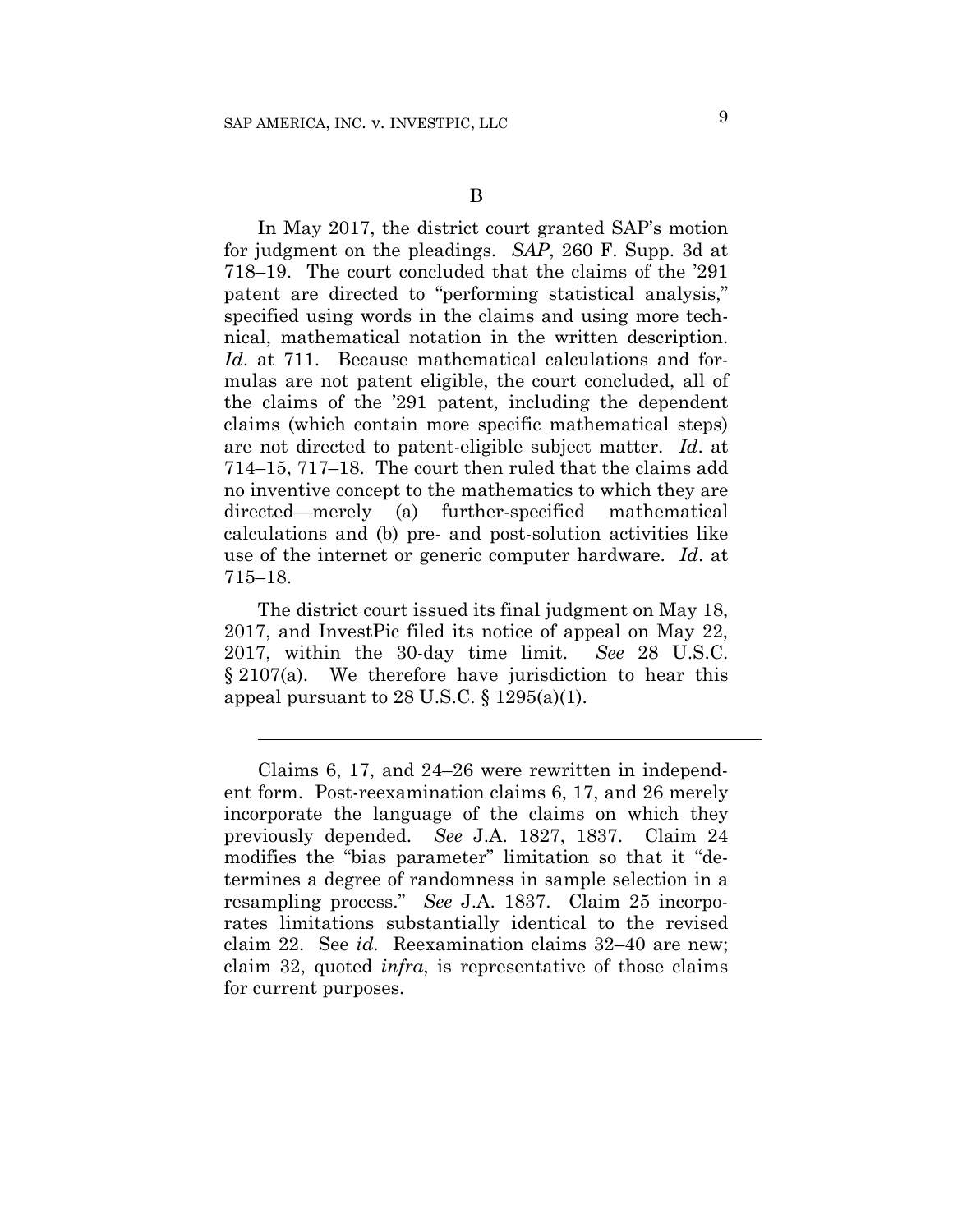We review a judgment on the pleadings under Rule 12(c) de novo. *See Hughes v. The Tobacco Inst., Inc.*, 278 F.3d 417, 420 (5th Cir. 2001). "The standard for deciding a Rule 12(c) motion is the same as a Rule 12(b)(6) motion to dismiss. The court accepts all well-pleaded facts as true, viewing them in the light most favorable to the plaintiff," which "must plead enough facts to state a claim to relief that is plausible on its face." *Guidry v. American Public Life Ins. Co.*, 512 F.3d 177, 180 (5th Cir. 2007) (internal citations and quotation marks omitted).

Eligibility under 35 U.S.C. § 101 is a question of law, based on underlying facts. *See Aatrix Software, Inc. v. Green Shades Software, Inc.,* 882 F.3d 1121, 1125 (Fed. Cir. 2018); *Berkheimer v. HP Inc.,* 881 F.3d 1360, 1364–65 (Fed. Cir. 2018). Like other legal questions based on underlying facts, this question may be, and frequently has been, resolved on a Rule 12(b)(6) or (c) motion where the undisputed facts, considered under the standards required by that Rule, require a holding of ineligibility under the substantive standards of law. *See*, *e.g.*, *Two-Way Media Ltd. v. Comcast Cable Commc'ns, LLC*, 874 F.3d 1329, 1341 (Fed. Cir. 2017); *RecogniCorp, LLC v. Nintendo Co.*, 855 F.3d 1322, 1328 (Fed. Cir. 2017); *Fair-Warning IP, LLC v. Iatric Sys., Inc.*, 839 F.3d 1089, 1098 (Fed. Cir. 2016); *Genetic Techs. Ltd. v. Merial L.L.C.*, 818 F.3d 1369, 1380 (Fed. Cir. 2016); *Ultramercial, Inc. v. Hulu, LLC*, 772 F.3d 709, 717 (Fed. Cir. 2014). This is such a case.

Section 101 provides that "[w]hoever invents or discovers any new and useful process, machine, manufacture, or composition of matter, or any new and useful improvement thereof, may obtain a patent therefor, subject to the conditions and requirements of this title." 35 U.S.C. § 101. The provision, however, "contains an important implicit exception: Laws of nature, natural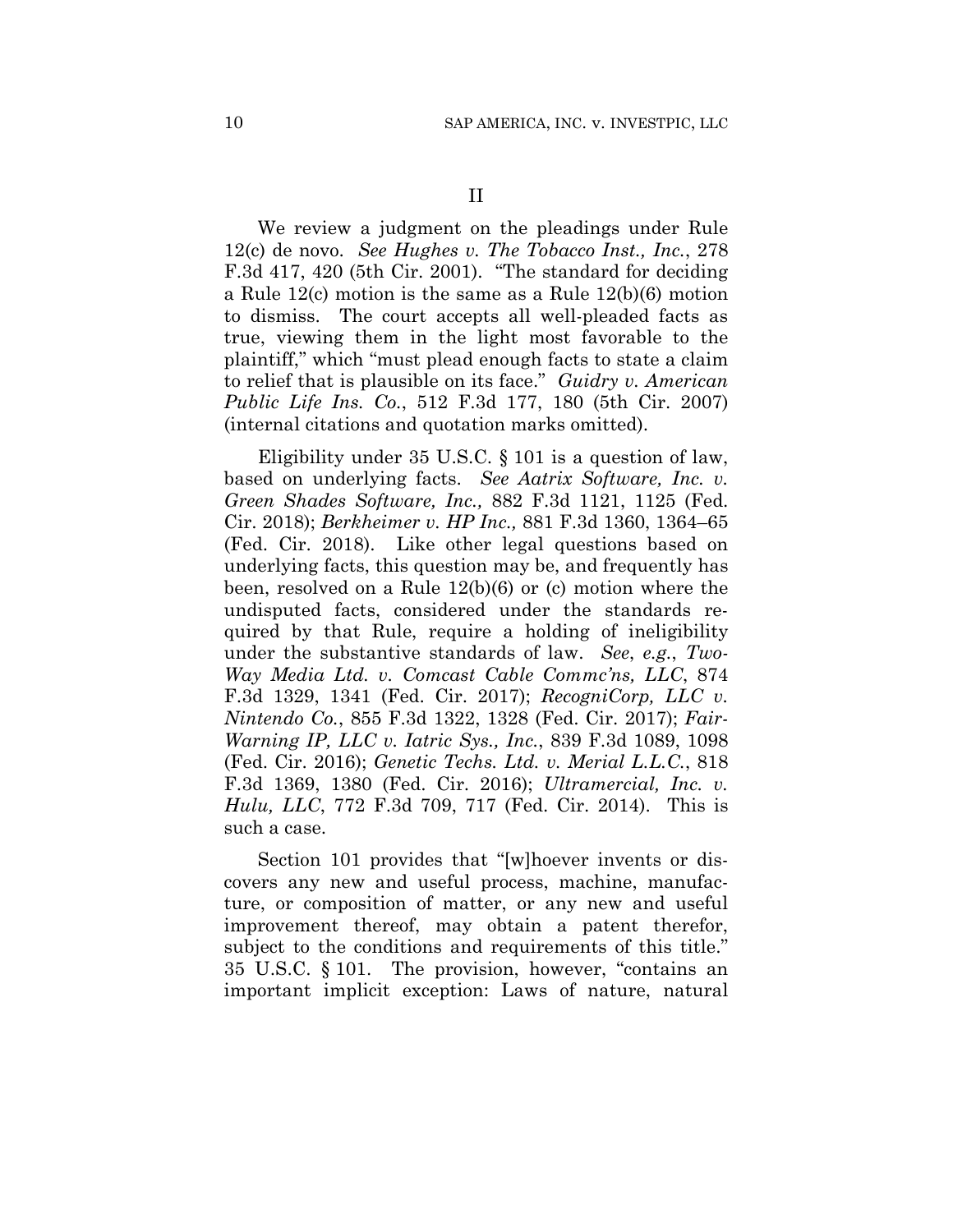phenomena, and abstract ideas are not patentable." *Alice Corp. Pty. Ltd. v. CLS Bank Int'l*, 134 S. Ct. 2347, 2354 (2014). A claim falls outside § 101 where (1) it is "directed to" a patent-ineligible concept, *i.e.*, a law of nature, natural phenomenon, or abstract idea, and (2), if so, the particular elements of the claim, considered "both individually and 'as an ordered combination,'" do not add enough to "'transform the nature of the claim' into a patent-eligible application." *Id.* at 2355; *see Mayo*, 566 U.S. at 78–79. The first stage of the *Alice* inquiry looks at the "focus" of the claims, their "'character as a whole'"; and the second stage of the inquiry (where reached) looks more precisely at what the claim elements add specifically, whether, in the Supreme Court's terms, they identify an "'inventive concept'" in the application of the ineligible matter to which (by assumption at stage two) the claim is directed. *Electric Power Group, LLC v. Alstom S.A.*, 830 F.3d 1350, 1353–1356 (Fed. Cir. 2016) (quoting *Enfish, LLC v. Microsoft Corp.*, 822 F.3d 1327, 1335–36 (Fed. Cir. 2016)); *see also Intellectual Ventures I LLC v. Capital One Fin. Corp.*, 850 F.3d 1332, 1338 (Fed. Cir. 2017) (*Capital One*); *BASCOM Glob. Internet Servs., Inc. v. AT&T Mobility LLC*, 827 F.3d 1341, 1348 (Fed. Cir. 2016); *Internet Patents Corp. v. Active Network, Inc.*, 790 F.3d 1343, 1346 (Fed. Cir. 2015).

#### A

The claims in this case are directed to abstract ideas. The focus of the claims, as reflected in what is quoted above, is on selecting certain information, analyzing it using mathematical techniques, and reporting or displaying the results of the analysis. That is all abstract.

We have explained that claims focused on "collecting information, analyzing it, and displaying certain results of the collection and analysis" are directed to an abstract idea. *Electric Power*, 830 F.3d at 1353. "Information as such is an intangible," hence abstract, and "collecting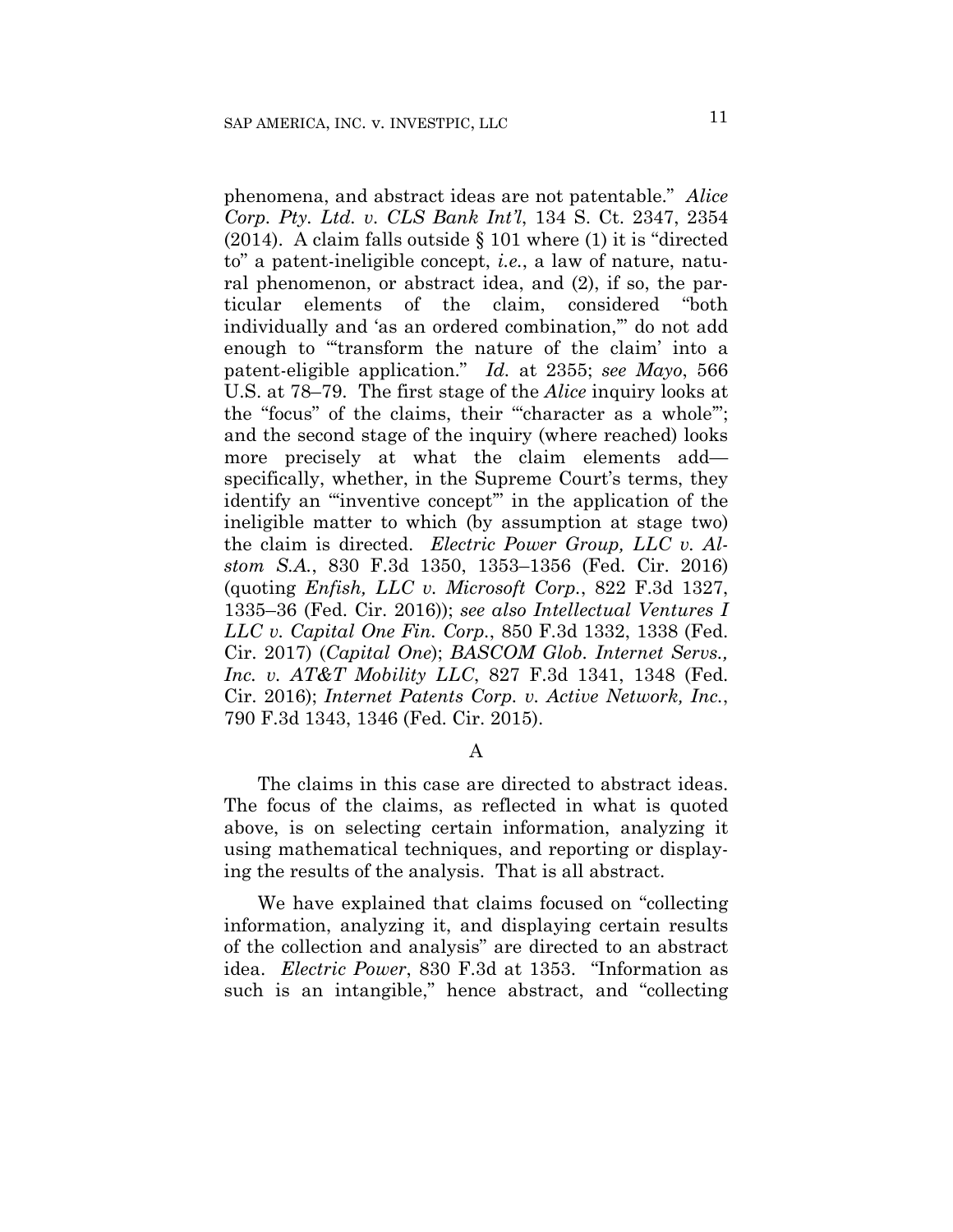information, including when limited to particular content (which does not change its character as information), [i]s within the realm of abstract ideas." *Id.* (citing cases). So, too, is "analyzing information . . . by mathematical algorithms, without more." *Id.* at 1354 (citing cases, including *Parker v. Flook*, 437 U.S. 584 (1978), and *Gottschalk v. Benson*, 409 U.S. 63 (1972)). And "merely presenting the results of abstract processes of collecting and analyzing information, without more (such as identifying a particular tool for presentation), is abstract as an ancillary part of such collection and analysis." *Id.* (citing cases). The claims here are directed at abstract ideas under those principles.

Contrary to InvestPic's contention, the claims here are critically different from those we determined to be patent eligible in *McRO, Inc. v. Bandai Namco Games America Inc.*, 837 F.3d 1299 (Fed. Cir. 2016). The claims in *McRO* were directed to the creation of something physical—namely, the display of "lip synchronization and facial expressions" of animated characters on screens for viewing by human eyes. *Id.* at 1313. The claimed improvement was to how the physical display operated (to produce better quality images), unlike (what is present here) a claimed improvement in a mathematical technique with no improved display mechanism. The claims in *McRO* thus were not abstract in the sense that is dispositive here. And those claims also avoided being "abstract" in another sense reflected repeatedly in our cases (based on a contrast not with "physical" but with "concrete"): they had the specificity required to transform a claim from one claiming only a result to one claiming a way of achieving it. *McRO*, 837 F.3d at 1314; *see Finjan, Inc. v. Blue Coat Sys., Inc.*, 879 F.3d 1299, 1305–06 (Fed. Cir. 2018); *Apple, Inc. v. Ameranth, Inc.*, 842 F.3d 1229, 1241 (Fed. Cir. 2016); *Affinity Labs of Texas, LLC v. DIRECTV, LLC*, 838 F.3d 1253, 1265 (Fed. Cir. 2016); *see also Two-Way Media*, 874 F.3d at 1337; *Secured Mail*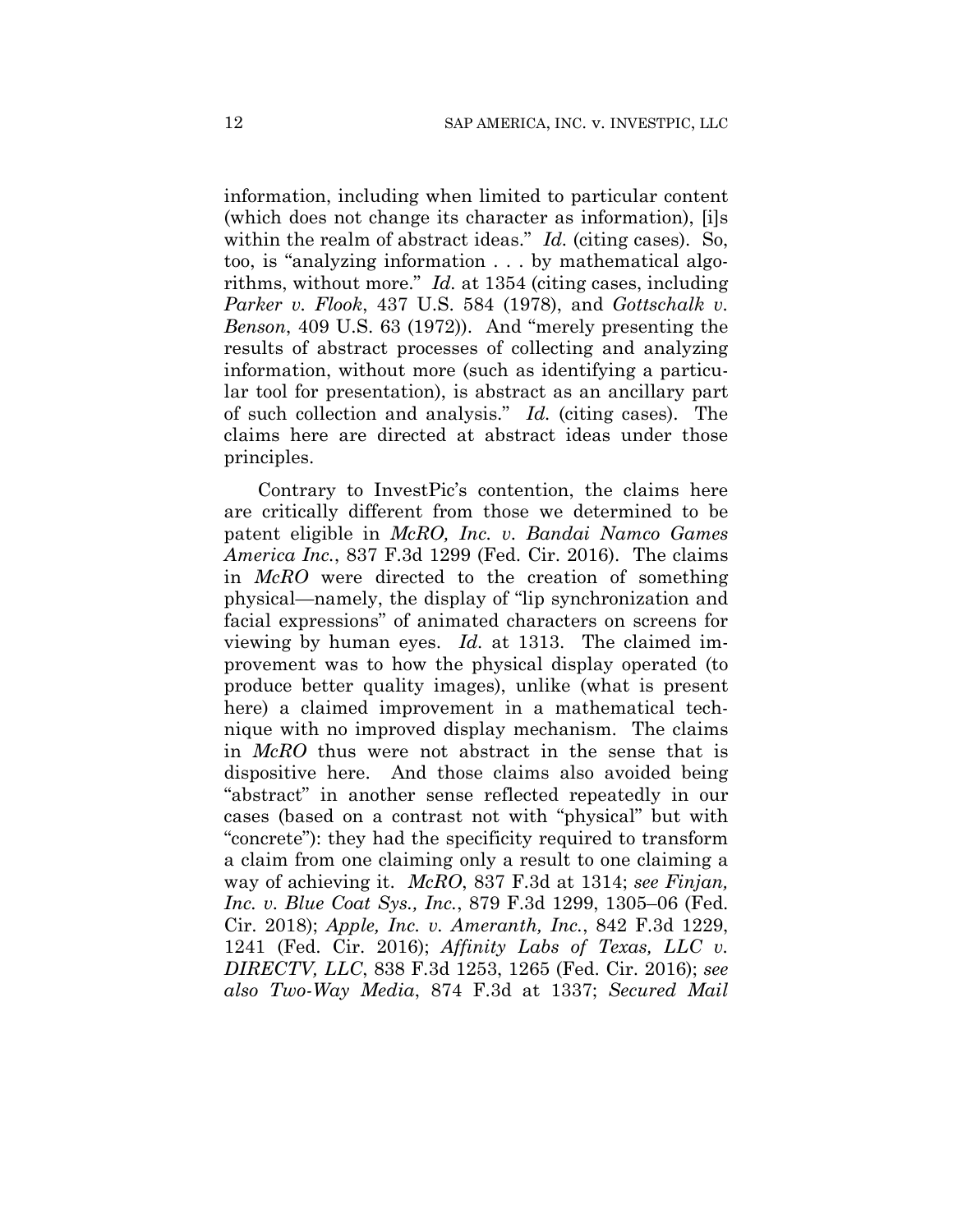*Solutions LLC v. Universal Wilde, Inc.*, 873 F.3d 905, 909 (Fed. Cir. 2017); *RecogniCorp*, 855 F.3d at 1326; *Symantec*, 838 F.3d at 1316.

Similarly, in *Thales Visionix Inc. v. United States*, 850 F.3d 1343, 1348–49 (Fed. Cir. 2017), the improvement was in a physical tracking system. The use of mathematics to achieve an improvement no more changed the conclusion that improved physical things and actions were the subject of the claimed advance than it did in *Diamond v. Diehr*, 450 U.S. 175 (1981). Here, in contrast, the focus of the claims is not a physical-realm improvement but an improvement in wholly abstract ideas—the selection and mathematical analysis of information, followed by reporting or display of the results.

Contrary to InvestPic's suggestion, it does not matter to this conclusion whether the information here is information about real investments. As many cases make clear, even if a process of collecting and analyzing information is "limited to particular content" or a particular "source," that limitation does not make the collection and analysis other than abstract. *Electric Power*, 830 F.3d at 1353, 1355 (citing cases). Moreover, the "investment" character of this information simply invokes a separate category of abstract ideas involved in *Alice* and many of our cases—"the creation and manipulation of legal obligations such as contracts involved in fundamental economic practices." *Id.* at 1354; *OIP Techs., Inc. v. Amazon.com, Inc.*, 788 F.3d 1359, 1363 (Fed. Cir. 2015) ("At best, the claims describe the automation of the fundamental economic concept of offer-based price optimization through the use of generic-computer functions."); *see Credit Acceptance Corp. v. Westlake Servs.*, 859 F.3d 1044, 1055 (Fed. Cir. 2017); *buySAFE*, 765 F.3d at 1353–54.

InvestPic also argues that the '291 patent's claims are similar to others we have concluded were patentable at the first stage of the *Alice* inquiry, specifically the claims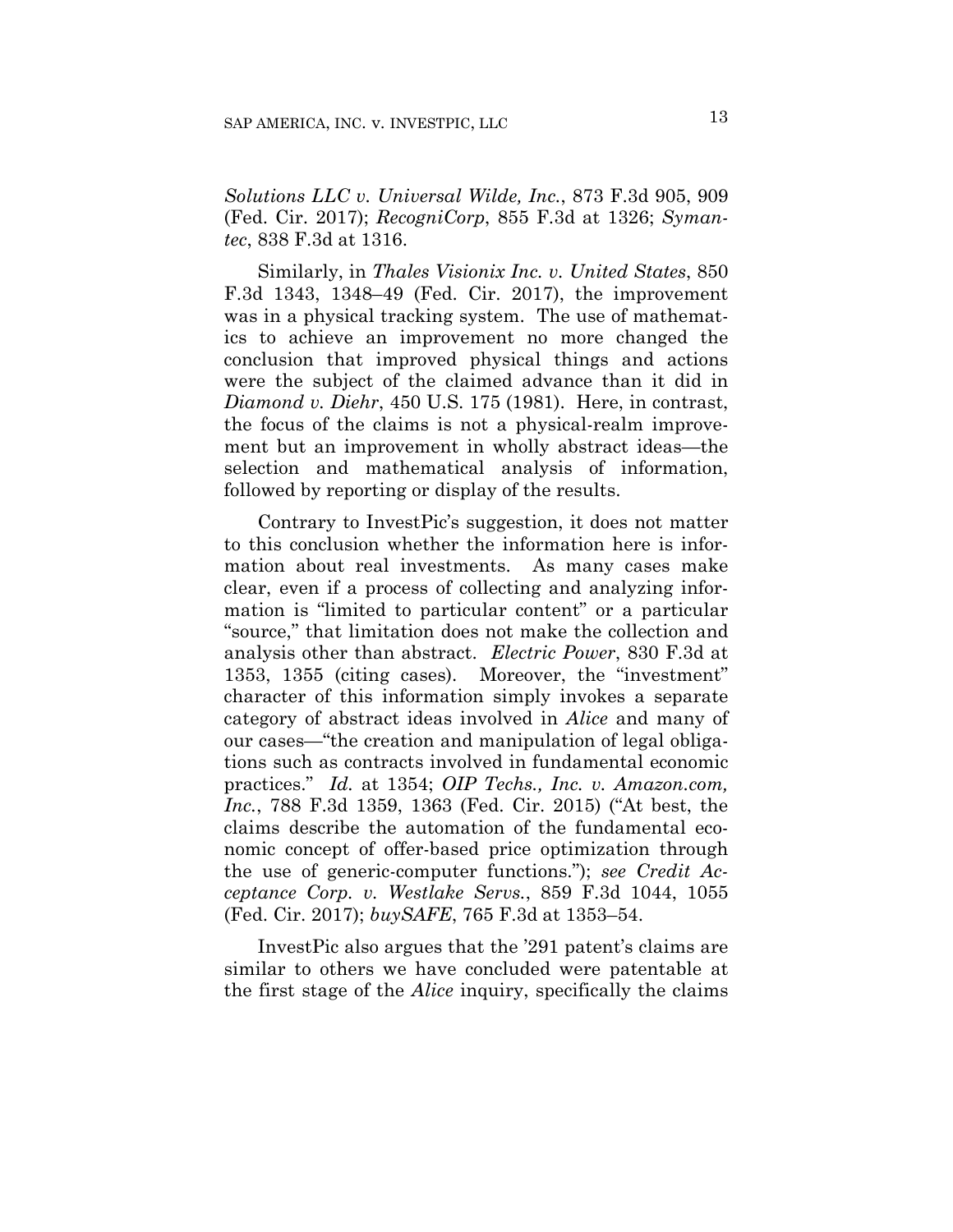in *Enfish* and *BASCOM*. In those cases, claims were patent-eligible because they were directed to improvements in the way computers and networks carry out their basic functions. *Enfish*, 822 F.3d at 1335–36; *BASCOM*, 827 F.3d at 1348–49; *see Electric Power*, 830 F.3d at 1354. The claims in *Visual Memory LLC v. NVIDIA Corp.*, 867 F.3d 1253, 1259–60 (Fed. Cir. 2017), were similar. Here, the focus of the claims is not any improved computer or network, but the improved mathematical analysis; and indeed, the specification makes clear that off-the-shelf computer technology is usable to carry out the analysis. *See, e.g.*, '291 patent, col. 4, lines 13–22, col 5, lines 28–37, col. 6, lines 13–16, col. 14, lines 50–61.The claims of the '291 patent thus fit into the familiar class of claims that do not "focus . . . on [] an improvement in computers as tools, but on certain independently abstract ideas that use computers as tools." *Electric Power*, 830 F.3d at 1354.

#### B

Because the claims are directed to an abstract idea, we must proceed to the second stage of the *Alice* inquiry. We readily conclude that there is nothing in the claims sufficient to remove them from the class of subject matter ineligible for patenting and transform them into an eligible application. What is needed is an inventive concept in the non-abstract application realm. Here, all of the claim details identified by InvestPic—including in the claims that emerged from reexamination—fall into one or both of two categories: they are themselves abstract; or there are no factual allegations from which one could plausibly infer that they are inventive. In these circumstances, judgment on the pleadings that the claims recite no "inventive concept" is proper.

We have already noted that limitation of the claims to a particular field of information—here, investment information—does not move the claims out of the realm of abstract ideas. Dependent method claims 2–5, 7, and 10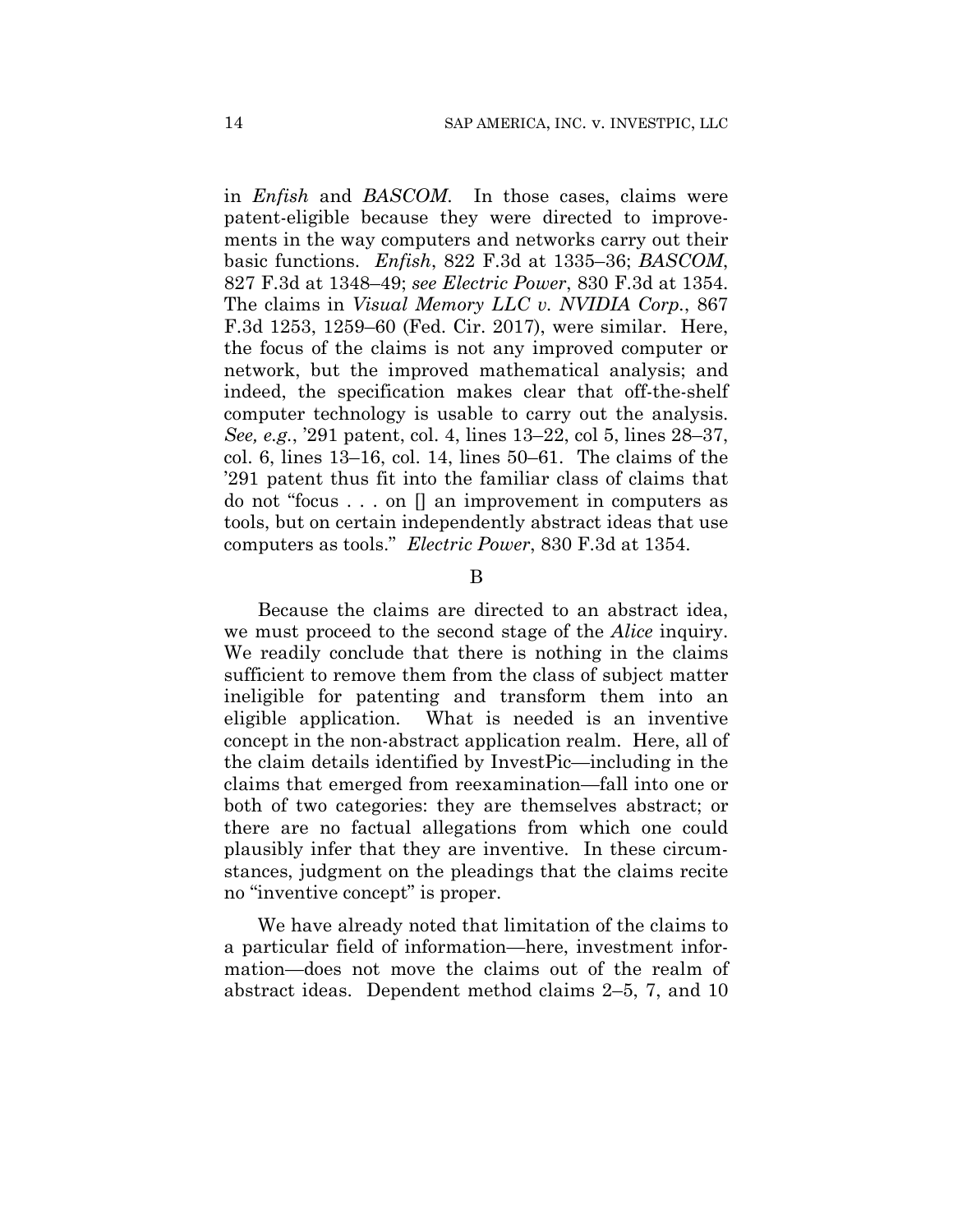add "limitations . . . [that] require[] the resampling method to be a bootstrap method." *SAP*, 260 F. Supp. 3d at 715. Likewise, "[c]laims 8 and 9 add limitations that the statistical method is a jackknife method and a cross validation method." *Id*. at 716. Because bootstrap, jackknife, and cross-validation methods are all "particular methods of resampling," those features simply provide further narrowing of what are still mathematical operations. They add nothing outside the abstract realm. *See Mayo*, 566 U.S. at 88–89 (stating that narrow embodiments of ineligible matter, citing mathematical ideas as an example, are still ineligible); *buySAFE*, 765 F.3d at 1353 (same). Dependent method claims 12–21 are no different. The same is true of the enumerations of processes carried out by computers in the claims added on reexamination. *See* J.A. 1837–39.3

<u>.</u>

a financial data database for storing investment data corresponding to two or more selected investments, wherein the investment data comprises at least a first investment data value associated with a first investment and a second investment data value associated with a second investment;

a sample space that includes at least the first investment data value and the second investment data value, the sample space being determined based at least in part upon one user request to perform at least

<sup>3</sup> For example, the added claim 32 reads:

A system for providing statistical analysis of investment information over an information network comprising: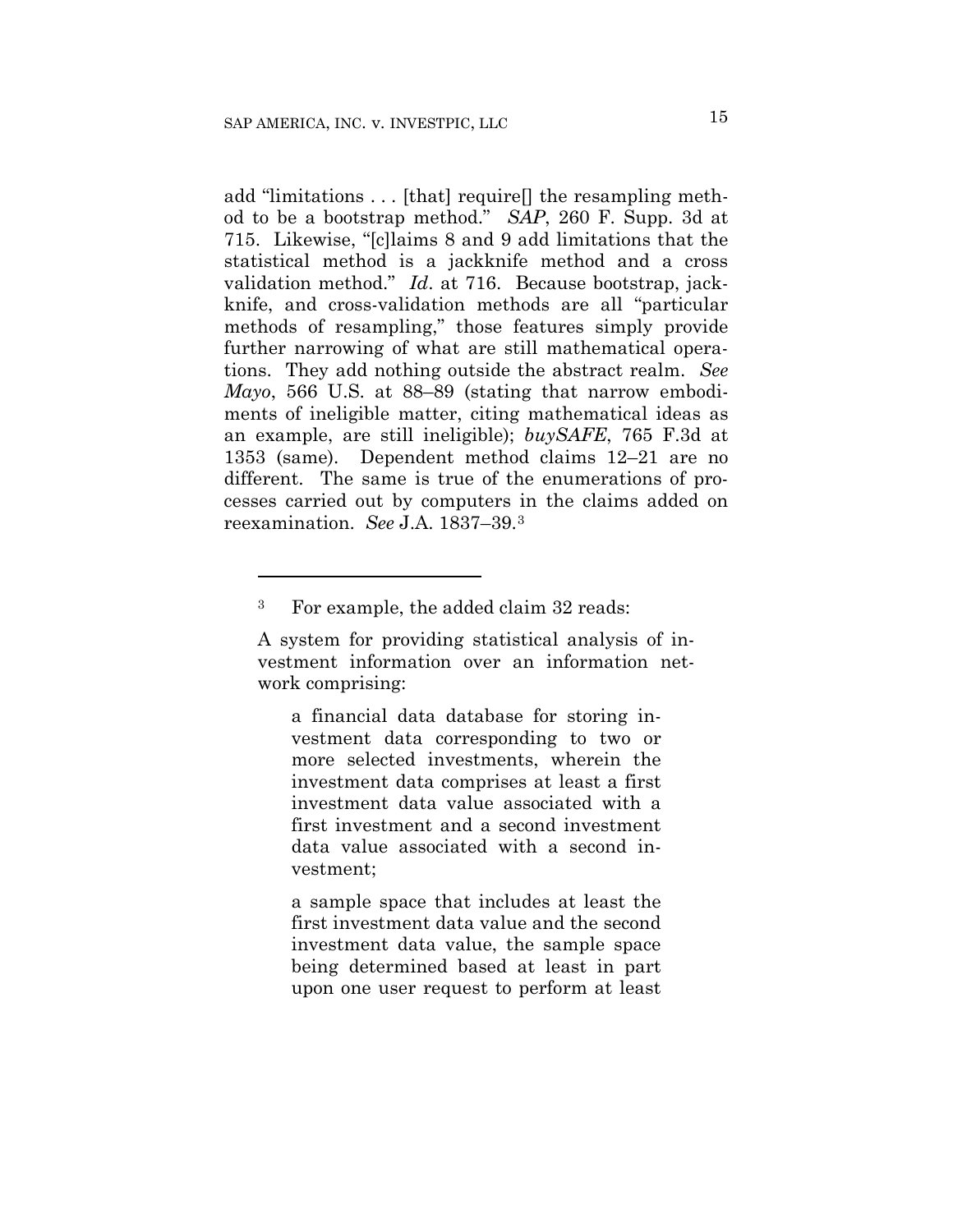one statistical analysis that corresponds to the two or more selected investments;

a first data structure for storing a first return object having a first time field and a first value field, wherein the first time field stores a first time corresponding to a time of a return of the first investment, and wherein the first value field stores the investment data value of the first investment at the time stored in the first time field;

a second data structure for storing a second return object having a second time field and a second value field, wherein the second time field stores a second time corresponding to a time of a return of the second investment, and wherein the second value field stores the investment data value of the second investment at the time stored in the second time field;

a client data base; and

a plurality of processors collectively arranged to perform a parallel processing computation, wherein the plurality of processors is adapted to:

receive the statistical analysis request corresponding to the two or more selected investments,

based upon the one statistical analysis request and investment data samples pertaining to the two or more selected investments

 $\overline{a}$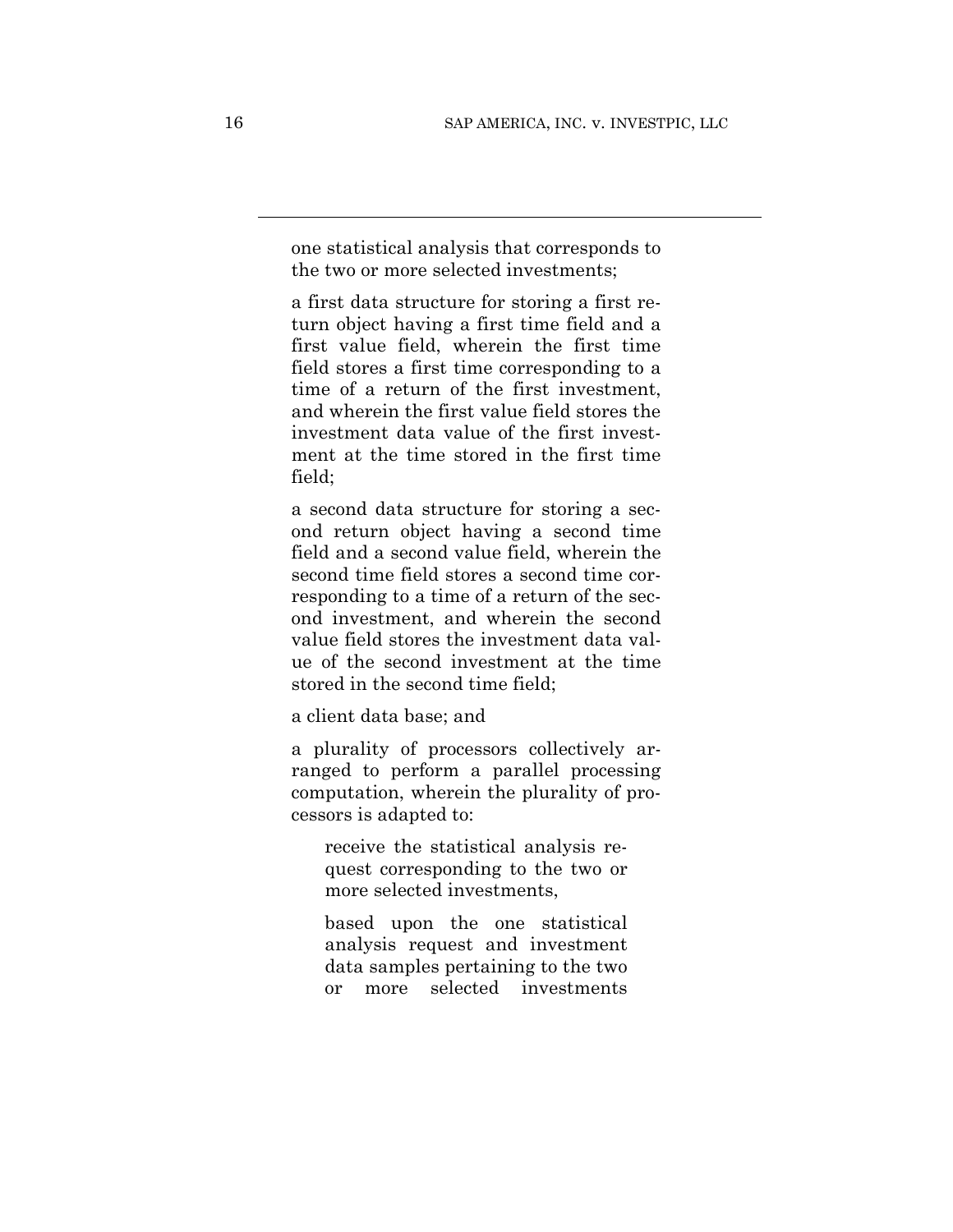Some of the claims require various databases and processors, which are in the physical realm of things. But it is clear, from the claims themselves and the specification, that these limitations require no improved computer resources InvestPic claims to have invented, just already available computers, with their already available basic functions, to use as tools in executing the claimed process. Although counsel for InvestPic contended at oral argument that the inclusion of a "parallel processing" computing architecture in claim 22 (now also in added claims 32–40) should render the claim patent eligible, Oral Arg. at 13:10–13:45, neither the claims nor the specification call for any parallel processing architectures different from those available in existing systems. Rather, to the extent that parallel processing is discussed in the specification, it is characterized as generic parallel processing components—not even asserted to be an invention of InvestPic—on which the claimed method could run. '291 patent, col. 14, lines 50–61.

> drawn from the sample space, perform a resampled statistical analysis, wherein the first return object of the first investment and the second return object of the second investment both correspond to a time period to preserve a temporal correlation between the two or more selected investments, to generate a resampled joint distribution; and

> provide a report of the resampled joint distribution.

J.A. 1837–38.

 $\overline{a}$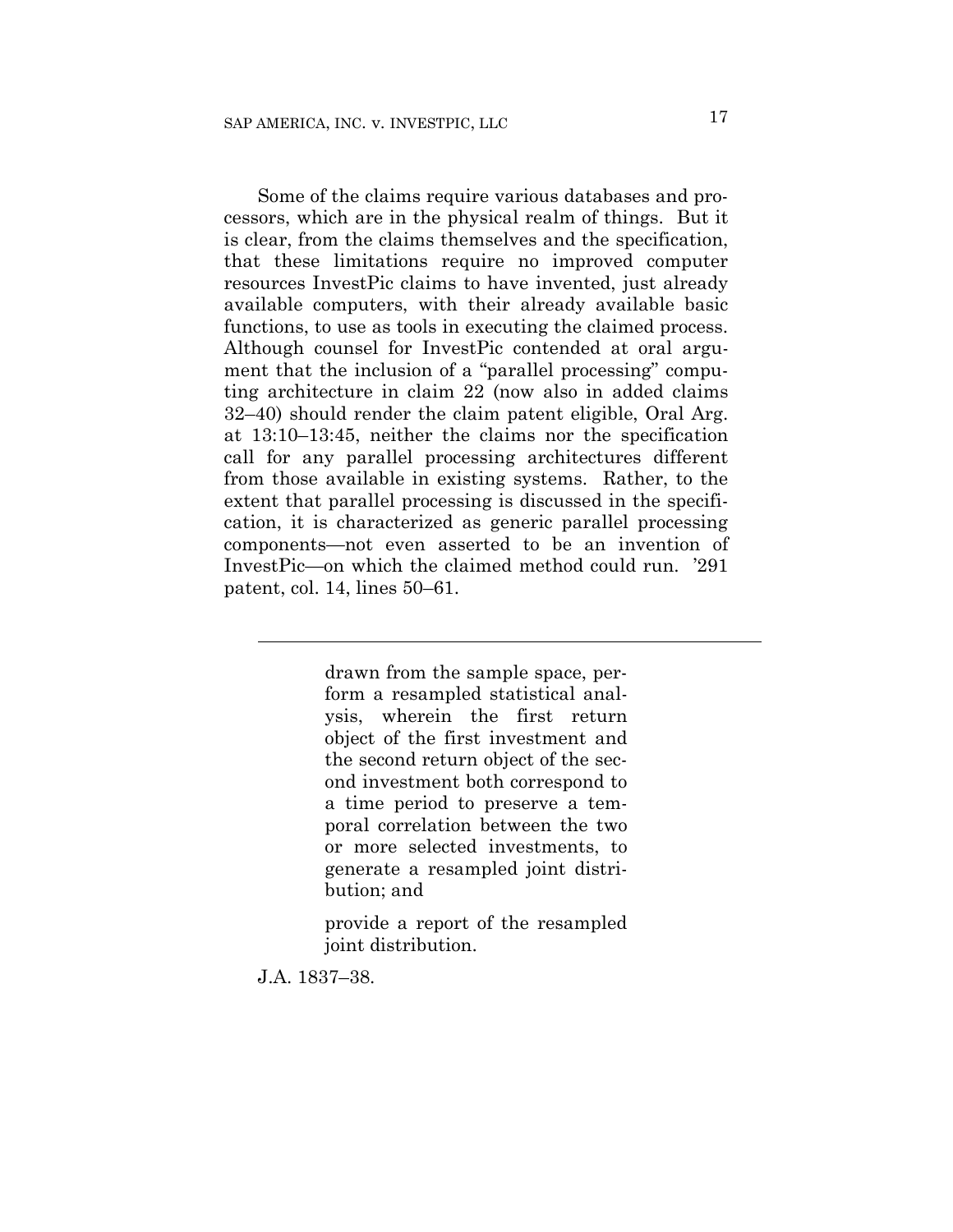In accordance with the Supreme Court's conclusion in *Alice*, 134 S. Ct. at 2358–59, this court has ruled many times that "such invocations of computers and networks that are not even arguably inventive are insufficient to pass the test of an inventive concept in the application of an abstract idea," *Electric Power*, 830 F.3d at 1355 (internal quotation marks omitted) (citing cases). *See*, *e.g.*, *Credit Acceptance*, 859 F.3d at 1055–56; *Smart Sys. Innovations, LLC v. Chicago Transit Auth.*, 873 F.3d 1364, 1374–75 (Fed. Cir. 2017); *Secured Mail*, 873 F.3d at 911–12. Under those decisions, an invocation of such computers and networks is not enough to establish the required "inventive concept" in application. Indeed, we think it fair to say that an invocation of already-available computers that are not themselves plausibly asserted to be an advance, for use in carrying out improved mathematical calculations, amounts to a recitation of what is "well-understood, routine, [and] conventional." *Mayo*, 566 U.S. at 73. Here, that conclusion is properly drawn under the standards governing Rule 12(c) motions.

There is, in short, nothing "inventive" about any claim details, individually or in combination, that are not themselves in the realm of abstract ideas. In the absence of the required "inventive concept" in application, the claims here are legally equivalent to claims simply to the asserted advance in the realm of abstract ideas—an advance in mathematical techniques in finance. Under the principles developed in interpreting § 101, patent law does not protect such claims, without more, no matter how groundbreaking the advance. An innovator who makes such an advance lacks patent protection for the advance itself. If any such protection is to be found, the innovator must look outside patent law in search of it, such as in the law of trade secrets, whose core requirement is that the idea be kept secret from the public.